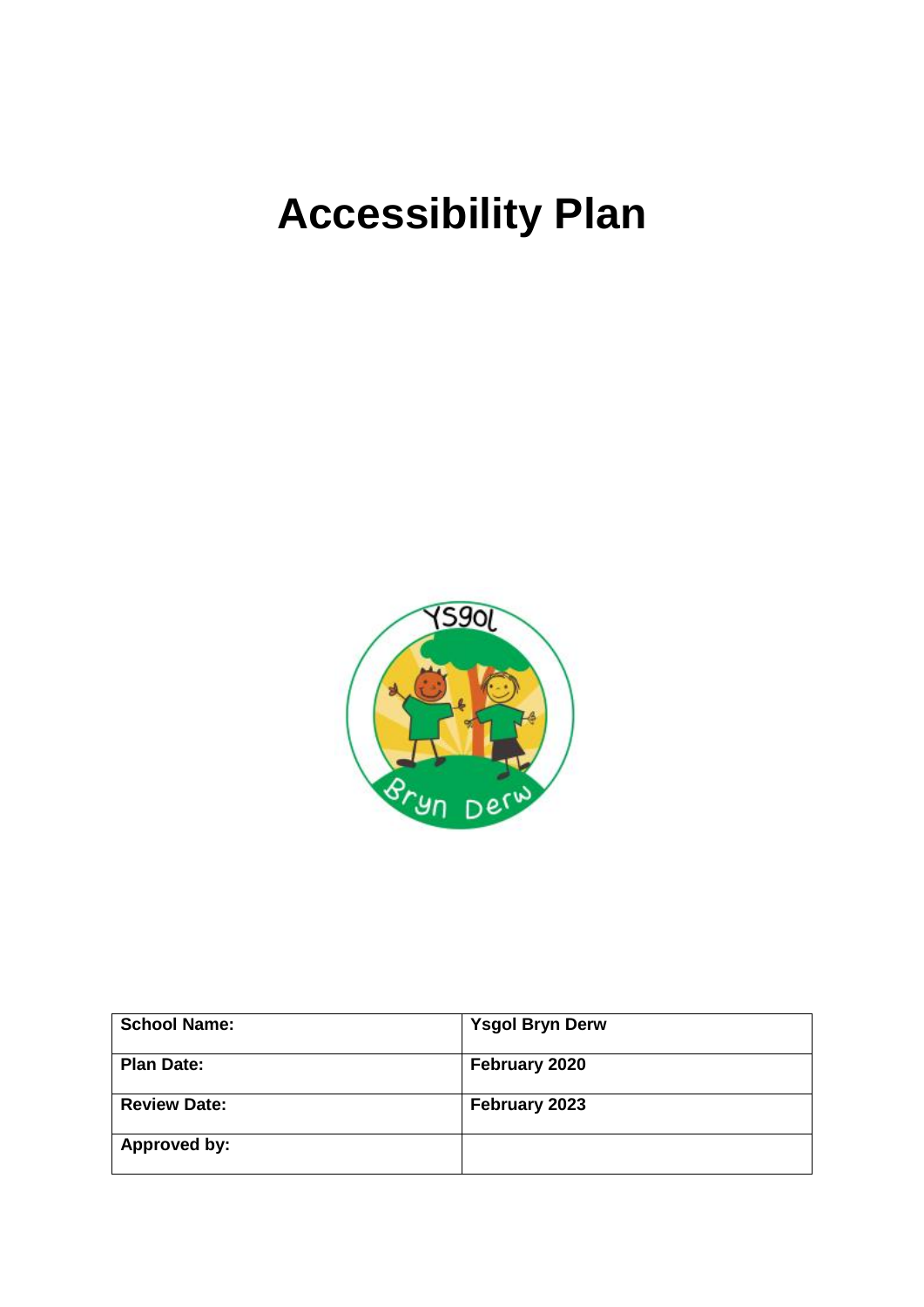#### **Introduction/Aim of the Plan**

This Accessibility Plan is drawn up in compliance with current legislation<sup>1</sup> and requirements. School Governors are accountable for ensuring the implementation, review and reporting of progress of the Accessibility Plan over a prescribed period. This Accessibility Plan is structured to complement and support the school's Equality Objectives, and will similarly be published on the school website<sup>2</sup>.

## **Key Objective of the Plan**

The purpose of the Accessibility Plan is to reduce and eliminate barriers to access the curriculum and to ensure full participation in the school community for pupils, and prospective pupils, staff, volunteers and visitors with a disability. The plan is developed around three planning duties: Improving Access to the Curriculum; Improving the Physical Environment and Improving Communications. The plan also takes account of the need to involve pupils in making decisions which are likely to affect them.

## **Equality Act 2010 Statement**

It is against the law for a school or other education provider to treat disabled students unfavourably. This includes:

- direct discrimination, for example refusing admission to a student because of disability
- indirect discrimination, for example only providing application forms in one format that may not be accessible
- discrimination arising from a disability, for example a disabled pupil is prevented from going outside at break time because it takes too long to get there
- harassment, for example a teacher shouts at a disabled student for not paying attention when the student's disability stops them from easily concentrating
- victimisation, for example suspending a disabled student because they have complained about harassment

## **Reasonable adjustments**

Schools have a duty to make 'reasonable adjustments' to make sure disabled students are not discriminated against. These changes could include providing extra support and aids (like specialist teachers or equipment). Schools are not subject to the reasonable adjustment duty to make alterations to physical features as this is a Local Authority responsibility. The buildings must be made accessible for disabled pupils as part of their overall planning duties.

#### **Definition of a disability**

You are disabled under the Equality Act 2010 if you have a physical or mental impairment that has a 'substantial' and 'long-term' negative effect on your ability to do normal daily activities.

#### **Equal Opportunities**

**.** 

We do not discriminate (either directly or indirectly) against anyone on the grounds of their gender, race, ethnic origin, religion, ability, disability, sexuality or any aspect of their social/cultural background. Furthermore, the school community is committed to countering all forms of racial prejudice and discrimination. All procedures are designed to promote equality and diversity.

<sup>1</sup> 2010 Equality Act – Schedule 10, Section 88

<sup>&</sup>lt;sup>2</sup> The Children'[s Commissioner for Wales](https://www.childcomwales.org.uk/wp-content/uploads/2018/03/Full-Lives-Equal-Access.pdf) states School accessibility plans should also be made available online.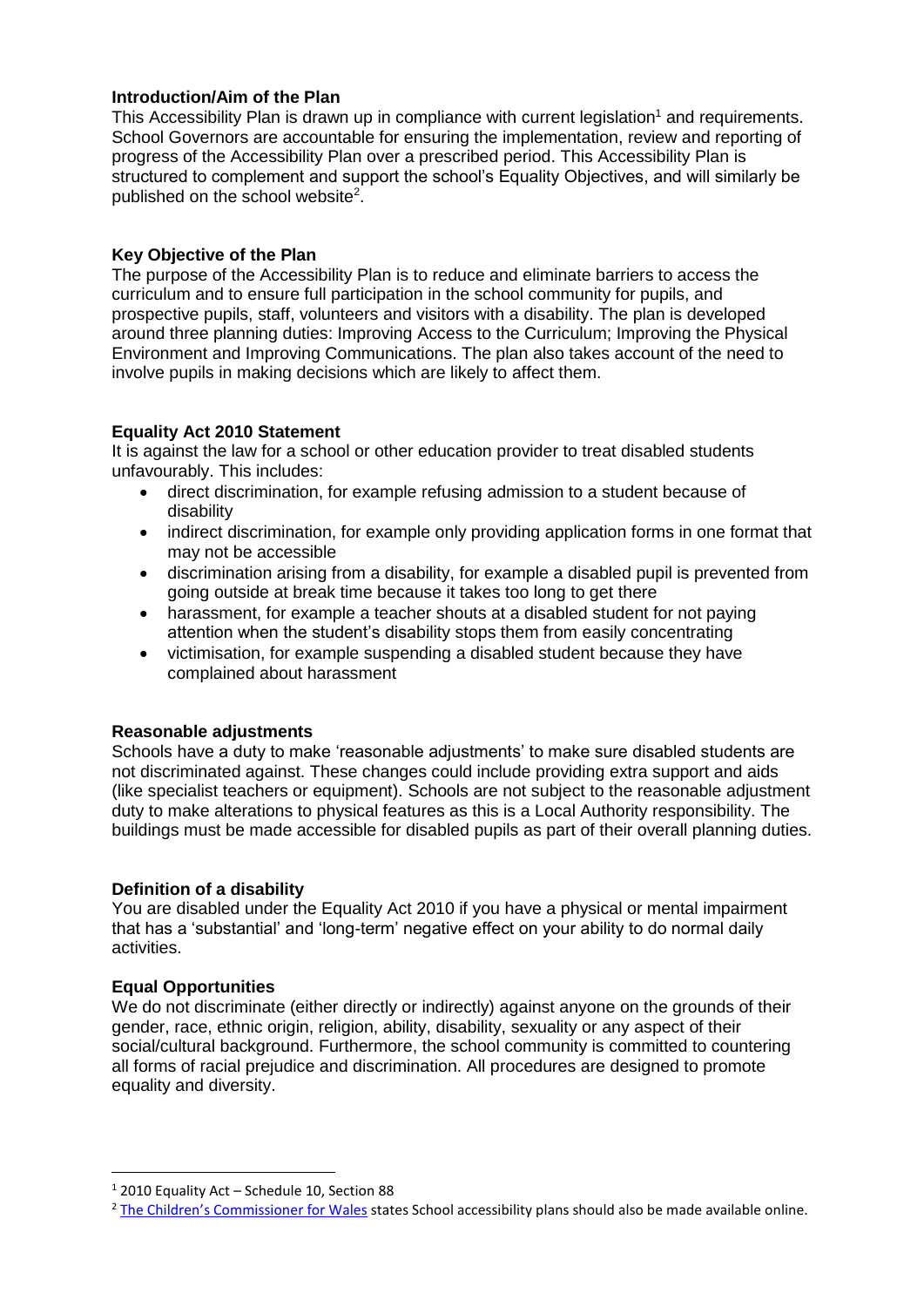# **General provision**

As Ysgol Bryn Derw is a Special School all pupils have a disability. As such all planning and activities are designed to take this into account. The school endeavours to ensure that all pupils, including those with disabilities, are able to take part in all school activities; children with disabilities are always included in activities such as assembly, community visits, playtimes and sporting events through a combination of specialist staff, high staff-pupil ratios, a bespoke adapted environment and specialist equipment and systems (e.g. PECS, TEACCH)

Classrooms are organised and set out in order to ensure that pupils can move easily about the room and so that class activities are fully inclusive. Class sizes are kept very small in order to ensure that the needs of the pupils can be fully met at all times

# **Access to the curriculum**

As Ysgol Bryn Derw is a Special School all pupils have a disability. As such all curriculum planning and activities are designed to take this into account:

- Each class has a high staff-pupil ratio with highly trained teaching Assistants to provide additional support to all pupils
- Provision and use of tools in design technology or cooking lessons is planned on an individualised basis, and where relevant with the advice and guidance of Occupational Therapists
- All trips and visits are planned with the specific needs of the pupils in the forefront of the thinking of staff. Appropriate venues that can cater for their needs are identified and additional staffing (above the typical high ratios). All trips risk assessments are focused upon the additional needs of the pupils
- High staff ratios are maintained at lunchtimes through the use of additional lunchtime staff. Outdoor play environments are all accessible directly from classrooms and are on a mobility friendly surface
- All PE sessions are designed to meet the disability needs of all pupils, and are continually adapted to meet changing needs
- All staff work with pupils with disabilities and so all staff are trained in alternative communication approaches, behaviour de-escalation and supporting ASD

# **Building Access**

Ysgol Bryn Derw opened in September 2017 after a full refurbishment of the old Gaer Infant School building. The school expanded into an additional building in February 2020 after a refurbishment of the Gaer Annex.

The main building is fully DDA compliant:

All doorways are sufficient width for passage of wheelchairs (including double doors in all corridors), there is a wheelchair lift next to the only set of stairs in the building, and the stairs have handrails

The Hall and toilet facilities are accessible via reception without the need for any steps to be encountered There are disability friendly toilets in all parts of the school and full size changing beds in hygiene bathrooms

There are nine designated disabled parking bays in the school car park

All outdoor areas are accessible directly from classrooms and are all wheelchair friendly

# **Communication and access to school information**

All aspects of signage in school are communication friendly – with all rooms labelled in English, Welsh, photo, symbol and Object of Reference format

The school work closely with GEMS and a range of translation services to ensure that all families receive important communication in the most appropriate format

All staff have access to person centred files for their pupils and so have full awareness of their medical and disability needs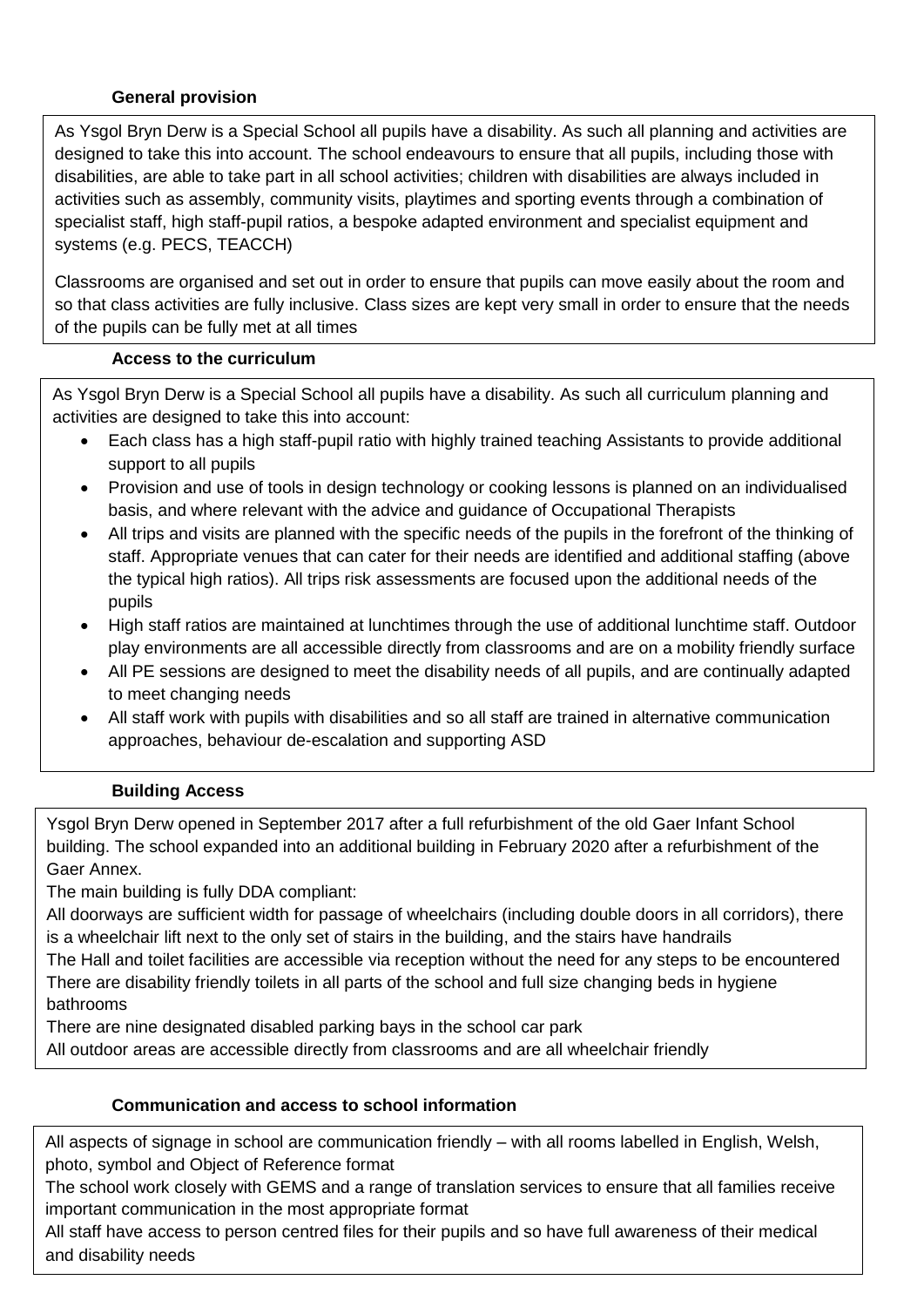# **Pupil engagement and consultation**

The School Council discusses a wide range of issues, including those related to the rights of young people and so is fully involved in considering the needs of pupils with regards to access to the building and curriculum.

# **Future Development and action plan**

| Strategy/Target                                                                                                          | Timescale       | Action                                                    | Who actions | $Co-$     | <b>Evaluation Review of</b> |
|--------------------------------------------------------------------------------------------------------------------------|-----------------|-----------------------------------------------------------|-------------|-----------|-----------------------------|
|                                                                                                                          |                 |                                                           | this?       | ordinator | Impact                      |
| Continue to review<br>targeting of additional TA<br>support and staff-pupil<br>ratios                                    | Half-<br>termly | Review targeting of TA<br>support                         | LF          | RD.       |                             |
| Continue to review<br>targeting of additional TA<br>support to allow for access<br>to community visits for all<br>pupils | Half-<br>termly | Review targeting of TA<br>support                         | LF          | <b>RD</b> |                             |
| Continue to audit and<br>check all learning<br>environments to ensure<br>they remain disability<br>friendly              | Half-<br>termly | Half-termly learning<br>walks and feedback to<br>teachers | LF/AV       | LF        |                             |

Curriculum and extra-curricular access

## Building Access (Physical Environment)

| Strategy/Target                                                          | Timescale      | Action                                                                                                                 | Who actions | $Co-$     | <b>Evaluation Review of</b> |
|--------------------------------------------------------------------------|----------------|------------------------------------------------------------------------------------------------------------------------|-------------|-----------|-----------------------------|
|                                                                          |                |                                                                                                                        | this?       | ordinator | Impact                      |
| Improve storage options<br>in classrooms to improve<br>flow around rooms | Summer<br>2020 | Audit all storage spaces<br>in school<br>Gain quotations for<br>creation of larger storage<br>spaces on lower corridor | AV/LF       | <b>RD</b> |                             |
| Enable wheelchair<br>access to Rebound<br>Therapy Room                   | Summer<br>2021 | Gain quotations for<br>wheelchair lift<br>Liaise with NCC<br>regarding funding                                         | AT          | <b>RD</b> |                             |

#### Communication and access to school information

| Strategy/Target               | <b>Timescale</b> | Action                                                                                                     | Who actions<br>this? | $Co-$<br>ordinator | Evaluation Review of<br>Impact |
|-------------------------------|------------------|------------------------------------------------------------------------------------------------------------|----------------------|--------------------|--------------------------------|
| School events/<br>newsletters | Summer<br>2020   | Ascertain the need<br>among parents/carers<br>whether information is<br>required in alternative<br>formats | AT/Kitt              | LF                 |                                |
| Annual report to parents      | Summer<br>2020   | Ascertain the need<br>among parents/carers<br>whether information is<br>required in alternative<br>formats | AT/AKitt             | LF                 |                                |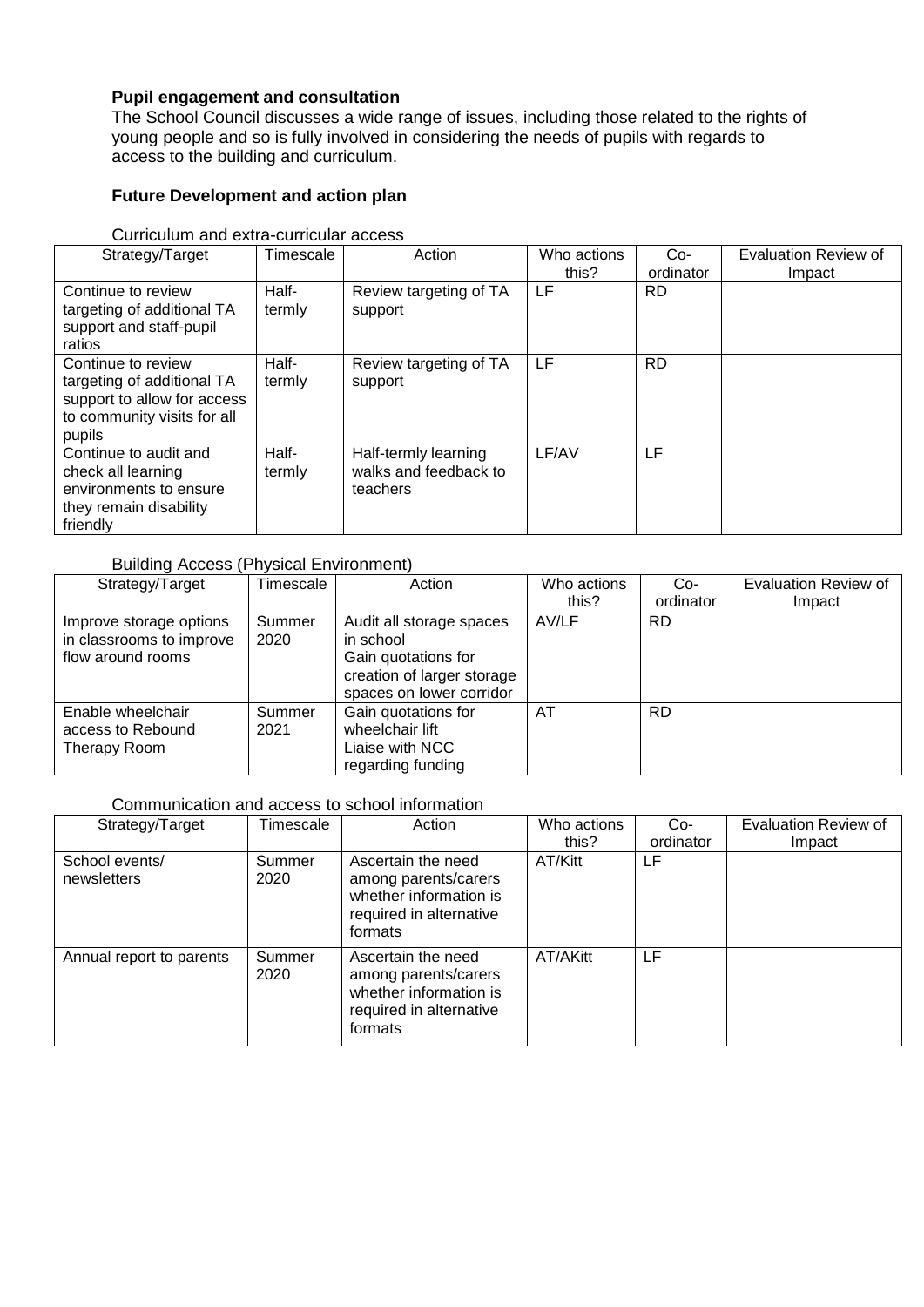